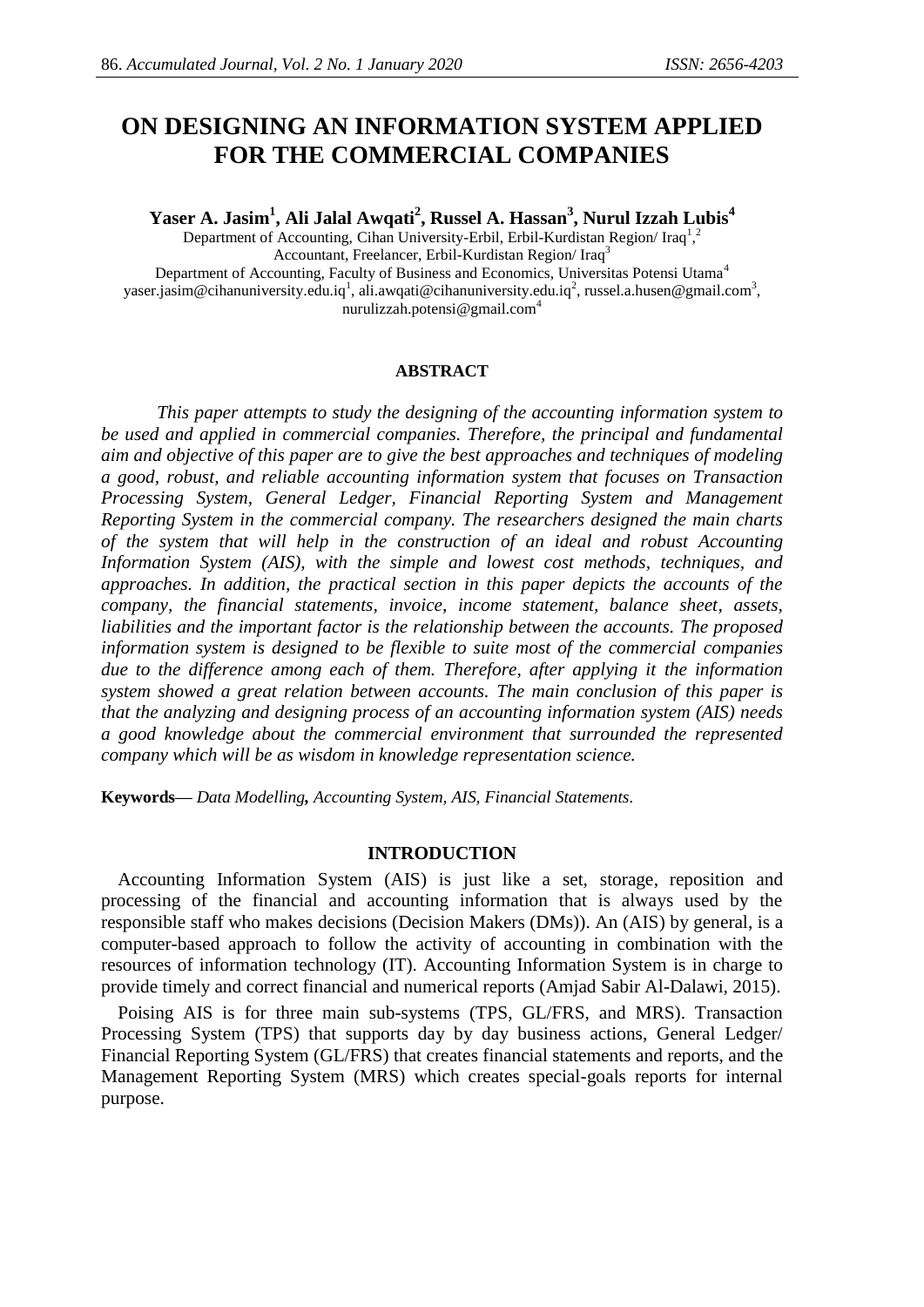### **LITERATURE REVIEW**

#### **1 ACCOUNTING SYSTEM CONCEPTUAL FRAMEWORK**

## **2.1***. The Definition of Accounting System:*

The term of Accounting System (AS) can be defined as a group of structured accounting plans, actions, and controls complete operational with a combination of non-computerized and computerized methods. These systems are designed to collect, trace, categorize, and evaluate timely financial information, which decodes the information can then be into well-informed decisions (Rothberg, 2012).

Many academics describe the accounting system as a system that can be used to run the earnings, expenses, and other financial actions of commerce (Thabit and Jasim, 2017).

As permits trade to remain track of every kind of financial transactions, including purchases, trades, liabilities. Moreover, be able to create complete numerical reports that give administration or interested parties with an understandable group of information to provide aid in the process of decision-making.

Now, the using system of any corporation is mainly computerized or computer-based, using functional software and maybe cloud-based services. On the other hand, historically, (ASs) was a delicate chain of manual calculating, computations, and balances.

## **2.2.** *The definition of AIS:*

The Information System (IS) applied in the shoe store may have components designed particularly for supporting the managerial purpose. For example, the IS in the shoe store to assist stock administration (a logistics purpose) over sustaining records for each shoe stocked in the store. The shoe store information system (IS) as well as assists deals and marketing purposes by investigating transactions in a diversity of methods. Another classic (IS) component contains personnel, manufacture, accounting, and finance. Though, integrated IS processing, such as an enterprise system, has permitted the distinctions in the middle of these separate systems to be fuzzy. So, traditionally, (IS) integrated a separate (AIS), which is a dedicated sub-system of the (IS). The point of this divided (AIS) was to gather, practice, process, and report data associated with the financial characteristics of business actions. As an example, for this, the input vector to any (AIS) could become a sale, like a shoe sale. AIS has been more effective for business firms to acquire raw data and information effectively and applying it for logistic purposes. There are many elements that can develop the performance of AIS (e.g. firm size and technology, etc.) (Alaa, 2017). Making the process to the sale can be by recording the sales information in the sales journal, categorizing the information by using a chart of accounts, and posting the information to the general ledger. Occasionally, the (AIS) will output balance sheet and other financial statements. Though, it specified the integrated nature of (IS) today, rarely is an (AIS) well-known individually from the IS (Gelinas et al., 2009). Technology includes both technology infrastructure and human resources information systems where both are really required if the firm wants to make an e-system. Hence, the greater the technology of a company the more likely it adopts information technology, and vice versa (Manaf, 2016).

As being a closed-system recording, accounting includes recognizing, following, determining, processing, recording, systemizing, storing, assessing, regulating and reporting of the appearances which influence on the assets, fiscal and interest position of the project, making sure the circumstances of permanent, uninterrupted action. In this synchronized, blocked system the (AIS) records the economic actions directing the project, next develops them and expresses them to the people or units in charged for decisions. As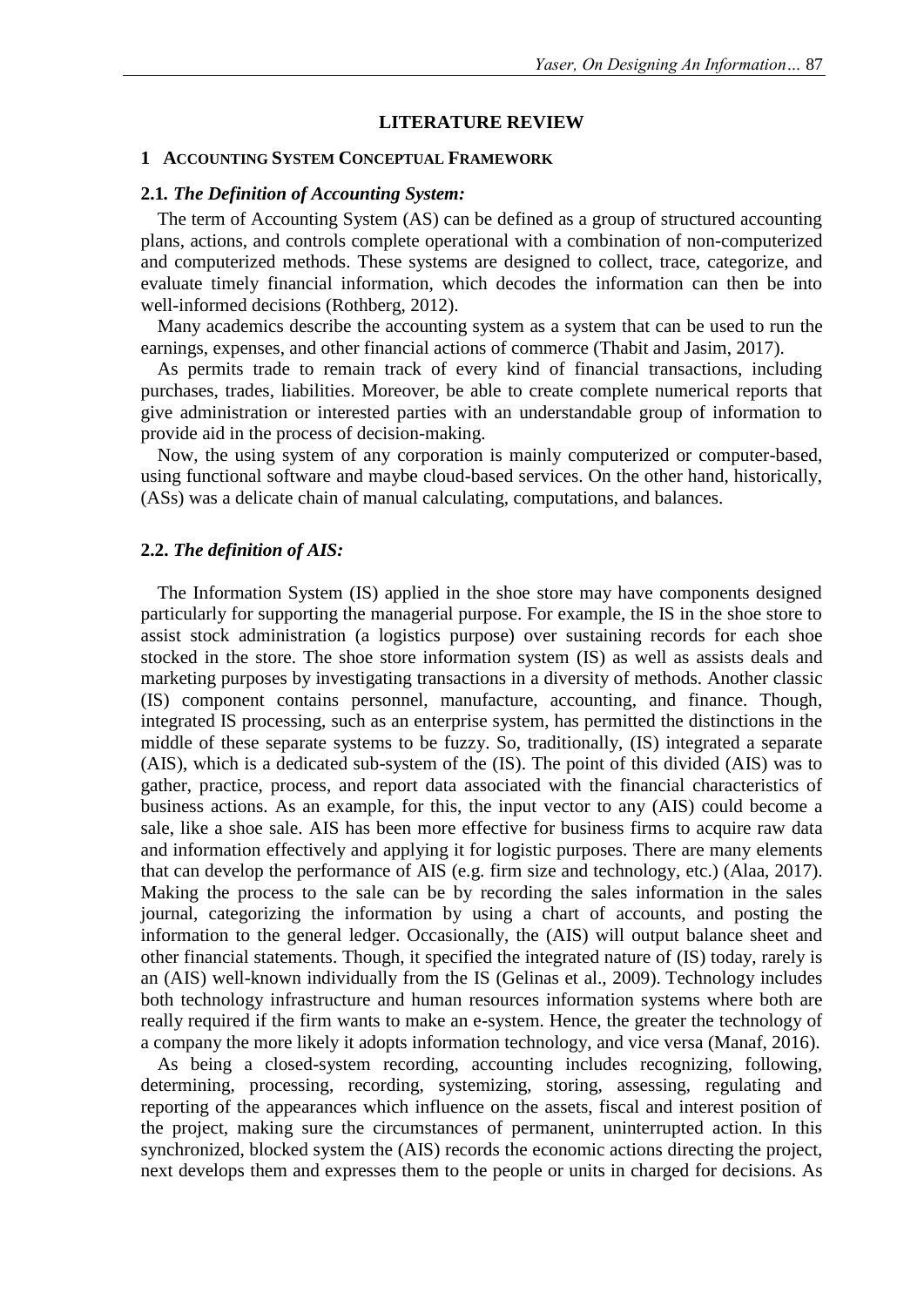well, the system supplies for preparing various reports, financial statements, and reports, operating out an expenditure management system and gathering verifying reports. Accounting as well as the total of completed actions, which is an (AIS) framework by the specialists of the company (Toth, 2012).

# **2.***3 Accounting Information System Functions:*

Describing the Accounting Information System can hold a sub-part of the (IS) of the company, and within it refers to a sub-part of the (IS) of the management. Where the fundamental and primary role of (AIS) is to allocate the quantitative assessment of the past, recent, and future developments of economics (Zulkarnain, 2009).

The (AIS) is to convene the information desires of the management information system (MIS) throughout the administration reporting sub-system. So, it supplies data for the managers of the company, accurate, useful fields, and the frame of the holders and the supervisory authorities. The data provided via the AIS possesses a significant task in basing verdicts on the interior or exterior of the company. The AIS is within a cohesion link, including the management information department, the accounting, and administration department, the internal control, and the (IT) team. The consonant and wellorganized action of fields characterize the core of the AIS, which fulfills the essential information of the database. The (IS) operates inside the company and contains two, directly associated sub-systems (Thabit and Jasim, 2016a):

- A data processing/information providing sub-system
- A decision-making sub-system.

The data processing system is in charge of getting, storing, coding, processing, and, transmitting the data essential toward the action and function. The important sub-system business has to control, immediately or indirectly, besides the management processes and the action of the system. So, the vital sub-system is unusual, as, in usage, it possesses only a pre-decisive or pro-decisive task. Accounting, being the essential sub-system of IS, can possess a particular task for the reason that the company account as a functional field does not possess important ability associated with the action and function of the company. Though it does have a significant position in arranging and providing the decisions of the management. The accounting system comprises two significant actions according to Schehl's categories about the actions of the company (Dawood et al., 2015):

- The processing information
- Providing information.

According to the preceding categories, the twofold use of the AIS can be described: on the one hand to complete the registration, accounting and reporting responsibilities; on the other hand, to supply data at the maximum achievable level for the manager's decisionmaking action. This dual-purpose describes the contents of the sub-system, its duties, and its relations. The typical sub-systems of the AIS are the followers in work (Thabit and Jasim, 2017a):

- Ledger and current account sub-system
- Fiscal sub-system
- The sub-system of operation and salary accounting
- Sub-system of investment
- The sub-system of invoice and transactions
- The sub-system of stockpiling.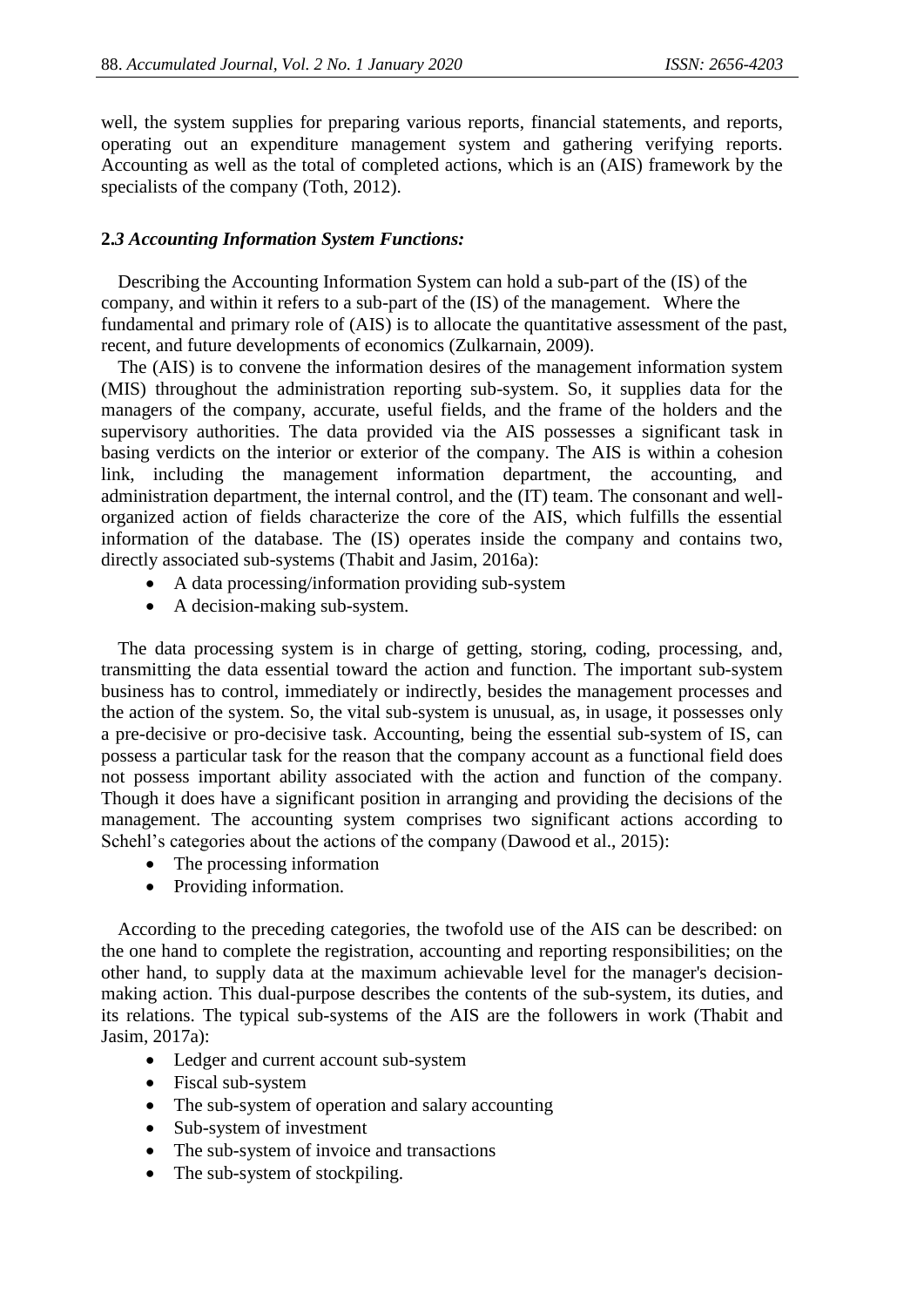The essential principles for arranging the sub-systems are the rigorous facts of plans, links, processes, vertical and horizontal dealings, individual aspects, codes, essential data, inputs, transformations, and outputs.

Summarizing the processes of the account (IS) can be into three great sets:

- Income cycle
- Expenditure cycle
- Handling resources.

The revenue cycle implies sales and earning their profits, the expenses cycle includes the processes of receiving the substance to rewarding the fee, and dealing with the supplies means receiving the supplies, using, saving, and optimizing them.

## **2.4** *The AIS in Practice:*

Following the recording of a modern company at the forum besides the necessary financial action in close link with it – the configuration of the AIS has significant meaning. Relating to the AIS, the first vital round is to select about realizing the bookkeeping of the company:

- Operating inside the company (internal bookkeeping)
- Making sure a bookkeeping office (external bookkeeping)

The decision is inspired by the volume of the company, in addition to its financial capability. A further forceful part can be how to make sure enough current of information, like the capability to responding and decide thoughtfully much, belongs to the gain data. In the case of shaping AIS, the supplies of the system would illustrate notice to the conventionality of regulations both for setting laws of accounting regulations and to circumstances of the accounting plan and the enrollment and compulsion to the tax executives. The most significant point of the AIS is to endorse the action of the company, to shape a true and real image of it. The AIS endorses the action of the company efficiently in the case of the following intents:

- Organizing up-to-date statements
- Supplying as enormously data as conceivable so that the information must be comprehensible not just for the specialists (book-keepers)
- Supplying to distinct statistics utilizing the relations of the system that
- Following a liquidity point.

# **2 THE FINANCIAL STATEMENTS**

## **3.1.** *The Meaning of Financial Statements:*

Financial statements indicate to before-mentioned statements, which include financial data regarding a company. It implies the ending result of an accounting job performed throughout the fiscal session quarterly/ half-yearly/annually (Bernstein and Wild, 2000).

Organizing financial statements are in financial conditions. Some note to them as ordered 'Yearly Accounts,' when they are on an annually. On the other hand, brief financial statements are arranged for a more diminutive time, generally a quarter, and consequently called 'Quarterly Financial Statements.'

The financial statements are arranged by the board of directors (BoD) for reporting to shareholders in the removal of their stewardship purpose. Therefore, corporate law charges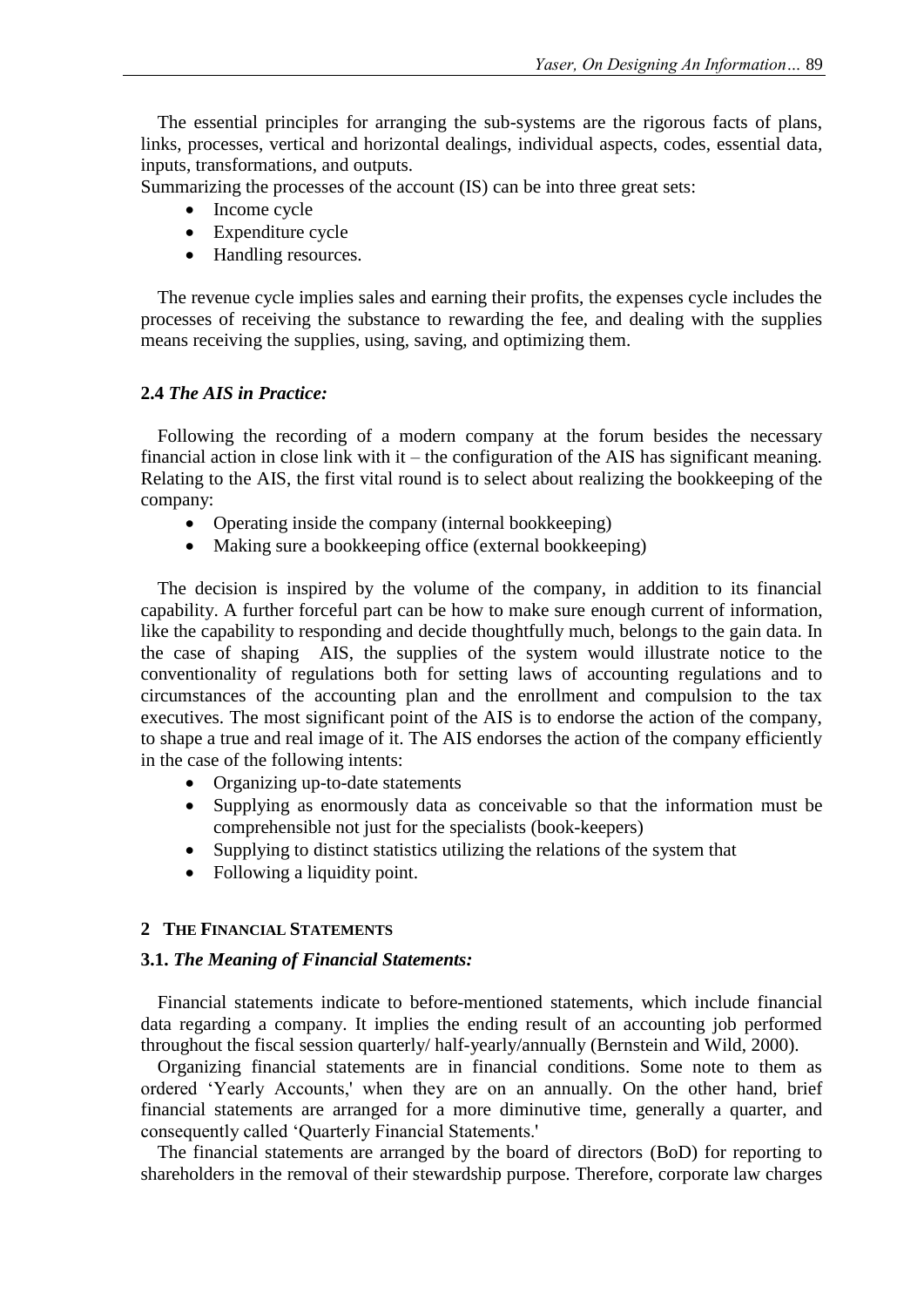upon them the dependability of putting down them ere a yearly standard conference of the shareholders; Where to produce a 'true and fair view' of the cases of the company.

Moreover, Financial reporting in commercial companies is significant; not just to invigilate and observe their accomplishment in perspective of their effectiveness and efficiency via applying public shared resources but also to render and supply information to all relevant interest firms on their economic resources and responsibility (Noraini and Othman, 2009).

The balance sheet can occupy the revenue and loss accounts, and assigning the report of the auditor shall be to it (Bernstein and Wild, 2000).

## **3.2.** *The Types of Financial Statements:*

Financial information on companies will be in two primary documents: The Report of Condition and the Report of Income (Benton and James, 2005).

#### *1) The Balance Sheet*

The balance sheet of the bank reveals that the company's fiscal condition at a particular point a moment in time. Balance sheets of the established companies to be on a particular date- typically the final day of a month, year or quarter. Because balance sheets imprison a circumstance at one spot at a time, it is helpful to evaluate the information for sparse accounting periods. In this method, evaluating propensity in the company's financial situation over time can be (Thabit and Jasim, 2016b).

Assets cash contain safe money, deposits at the Federal Reserve, deposits at other, and cash details in the formula and process of the set. Every category of assets has one general characteristic that company management must try to decrease its investment in these assets.

Interest – attitude company balances, such as short-term documents of deposit at banks and federal or governmental funds traded are extremely liquid receiving assets; applying them mainly as a component of the company's liquidity running record.

The other leading group of company assets is investment securities. While mainly banned companies are from holding equity securities, the securities that come into view on company balance sheets are approximately totally debts. Rules restrict banks as a particular type of company to be lenders rather than investors.

Loans, the smallest amount liquid of company assets and the main supply of jeopardy, are the most prominent asset type for nearly all banking institutions in addition to the leading resource of bank incomes. Procedures for organizing loans and rent are into the subsequent models (Thabit and Jasim, 2017b):

- Securing loans by landed property
- Business and manufacturing loans, containing loans to depository institutions
- Loans to persons for household, family, and other personal outings.
- Loan to finance the agricultural manufacture
- All other loans and rent-financing receivables

The amount in the reserve account reveals an approximation by company management of likely charge-offs for unable collecting loans and rents on the date of balance sheet. Though concerned dogmatic authorities are in the approximation process, company administration eventually concludes the last evaluation of the reserve account. The process of removing real losses occur from the reserve account, and revival is attached back to reserves. The sufficiency of the evaluation reserve is a significant section of the examination of a company's risk.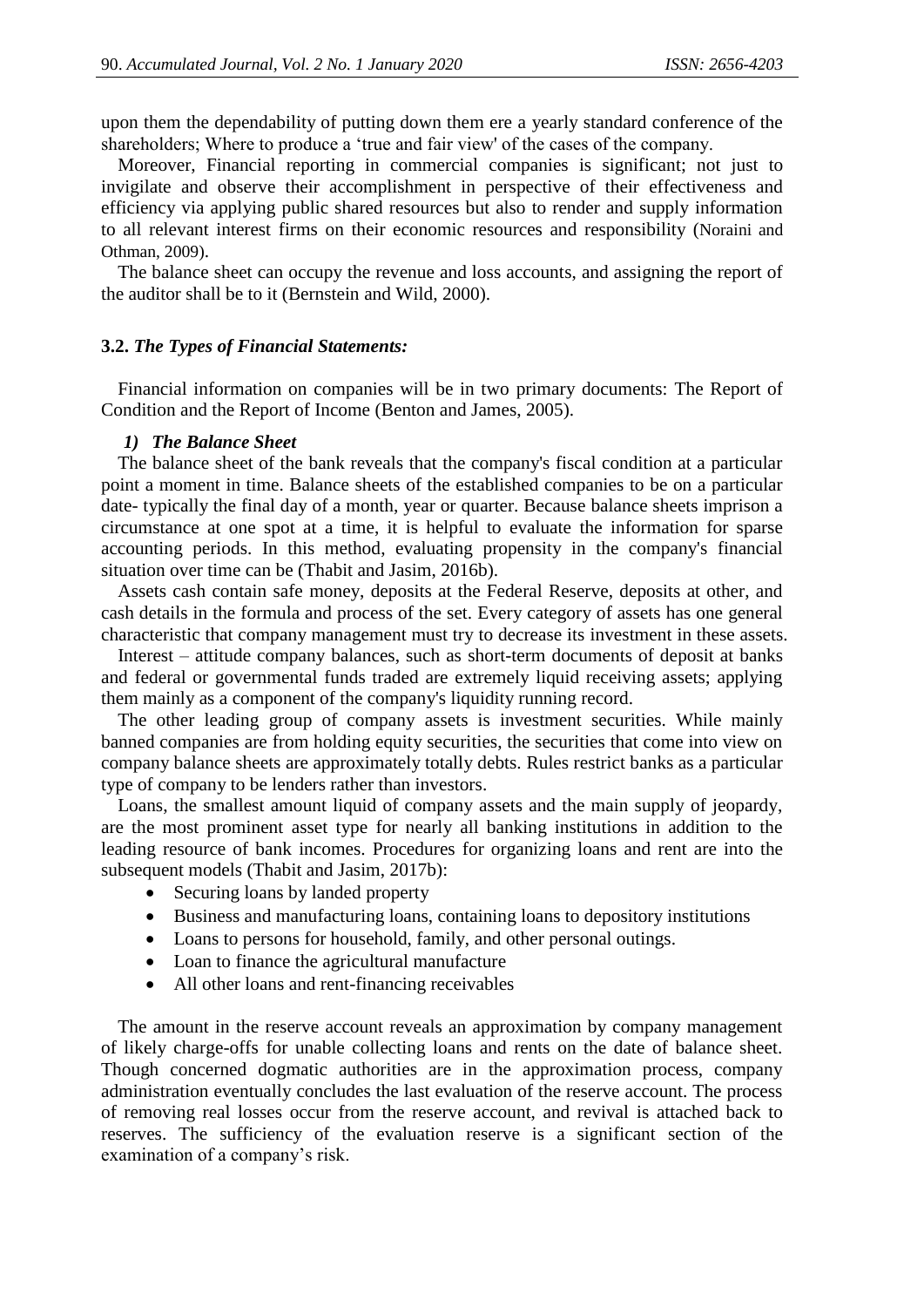"Other real estate" is every other real estate occupied by the company and generally characterizes possessions that have acquired through collateral foreclosures on difficult loans.

The last asset group is all other assets. This situation contains; assets without physical substance (intangible assets) such as immeasurable well and trademark

Liabilities The company liabilities include mainly of a mixture of kinds of deposit accounts that the institution employs to finance its lending and investing actions.

Conditions of concern such as expenses, advancement, verify, and insurability; differ in Depository accounts demand deposits are transaction accounts where they are payable to the depositor on request and return no interest. Momentarily accounts characterize the sum of all deal's financial records fewer request deposits. They are accounts that pay interest and authorize money writing but do not contain cash market deposit accounts. Cash market deposit accounts (CMDAS) are savings accounts toward which the bank pays market interest, and money writing is restricted to a specific number of checks monthly. The other savings deposits group includes all savings deposits other than cash market deposit accounts and incorporates standard passbook accounts, including no set maturity and overdraft safeguard plan accounts.

Capital subordinated comments and debentures are necessarily liabilities but are made known in the capital part for the reason that this sort of debt has the uniqueness of capital in terms of maturity and durability and calculated as capital in gathering assured absolute necessities. Capital is the equality value of every frequent and ideal stock outstanding, extra or additional paid-in, undivided interests or preserved earnings, and capital reserves.

# *2) The Income Statement*

The income statement, which illustrates all the first groups of revenue and expenditures, the net profit or loss for the phase, and the total of cash extra affirmed, events a company's financial performance over time, such as a year, quarter or month. The income statement and the balance sheet are integrally connected, and preparing both should be when evaluated company act (Samad, 2000).

Interest Expense: The expenses of interest are the most significant expense for most companies. Interest expense is into six groups (Thabit and Jasim, 2017a):

- Deposits of interest paid on time
- Other deposits interest
- Federal funds bought and securities sold within settlements to repurchase interest expense.
- Interest on currency balances concerned to the government treasury and on other rented money
- Interest on mortgage debt and funds rent on bank propositions, fixed assets, and other real estate had.
- Interest on subordinated notes and debentures

Other Expense: Three other kinds of expenses are taken from accustomed working income to appear at pre-tax functioning income. Overhead expense contains salaries and member of staff profits, premises expenses and fixed assets and other non-interest operating expenses. The condition for loan and rent loss is the year to date value owed to loan and rent loss reserves.

Gains or losses on the purchase, redemption, exchange, or retirement securities other than those detained in dealing accounts are remaining next to pre-tax operating income to conclude pre-tax operating income on a tax-equivalent basis. Security gains and losses can be a significant component in determining the performance of the firm. The analyst must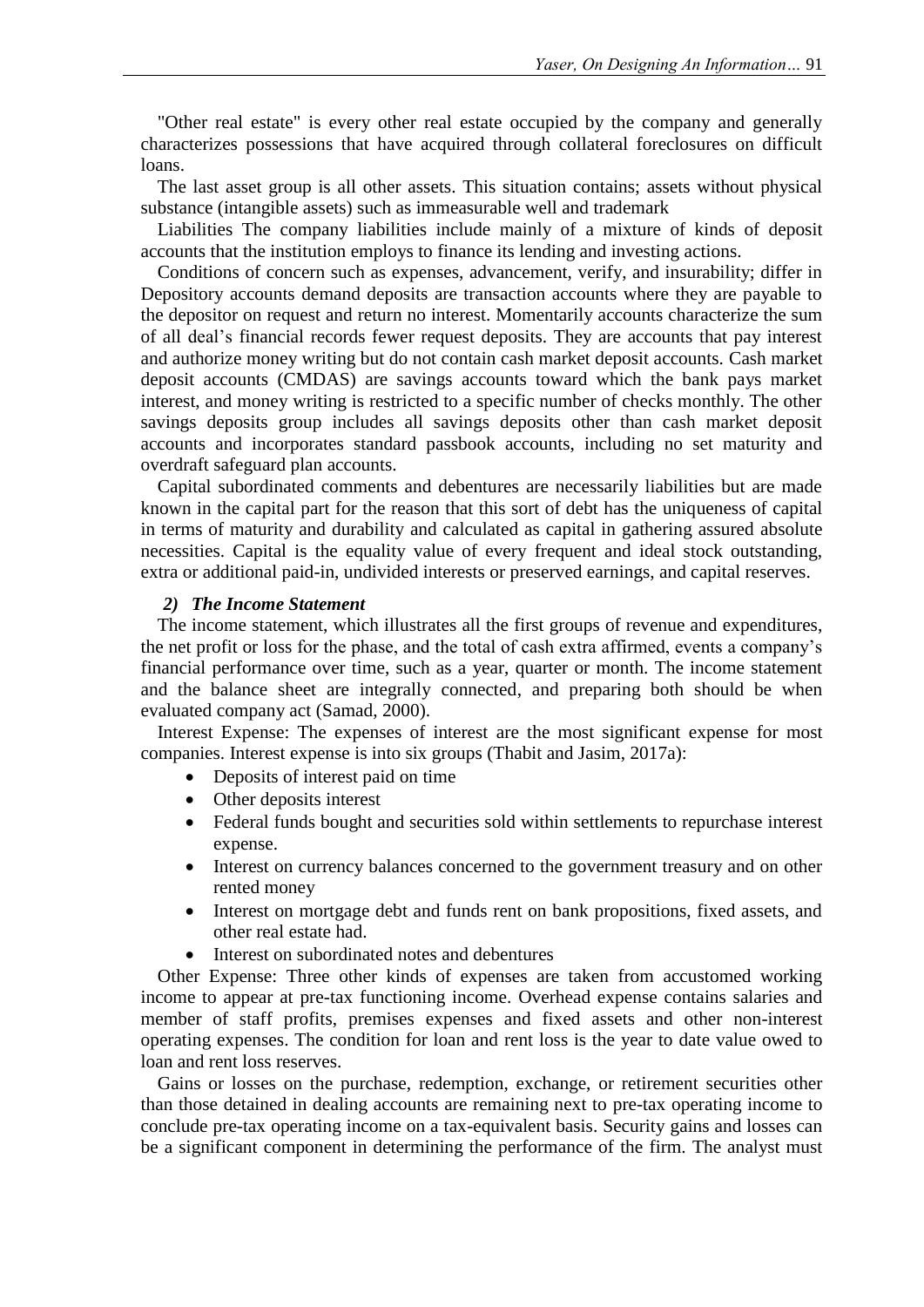be conscious that a company can control operating profit for a time through these securities dealings.

Income tax Expense: Income tax in contains the overall predictable federal, state, local, and foreign income taxes on operating income.

Net Income: Income taxes are subtracted from pre-tax operating income to get there at net operating income. If there are in the least remarkable objects, designated as dealings that are both extraordinary and not predictable to happen again, deducting them are net of taxes, to resolve the net income.

## *3) The Cash flow statement:*

A cash flow statement is a financial statement that demonstrates how adjustments in the accounts of the balance sheet and income effect on cash and cash equivalents, and discloses the analysis down to operating, investing, and financing actions (Saleh, 2006). Fundamentally, the cash flow statements are interrupted by the flow of cash in and out of the company. This statement imprisons both the results of the present operating and the changes of accompanying in the balance sheet. As an analytical tool, the statement of cash flows helps shape the short-term feasibility of a company, mainly its capacity for paying the bills. International Accounting Standard 7 (IAS 7) is dealing with cash flow statements. Community and sets paid attention to cash flow statements (Saleh, 2006). Where the statement of formally recognized cash flow was as the flow of finances declaration. It reflects a company's liquidity (Ross, 2005).

The statement of cash flow is a snapshot of a company's financial income and responsibilities at a single point in time, and the income statement reviews a company's financial dealings over some time. These two financial statements reveal the addition basis accounting applied by companies to contest revenues with the expenses connected with creating those revenues. The statement of cash flow contains simply inflows and outflows of cash and cash equivalents; it keeps out dealings that do not directly impact on cash receipts and payments. These non-cash dealings contain depreciation or write-offs on bad debts or credit losses, to name a few (Ross, 2005).

The statement of cash flow is a [cash basis r](https://en.wikipedia.org/wiki/Accounting_methods#Cash_basis)eport on three kinds of financial activities: operating activities, investing activities, and financing activities.

#### **3.3.** *The Importance of Financial Statements:*

Many trade specialists and accountants advise preparing financial statements each month; or each three months at least. Where some firms initiate them at least weekly, or daily sometimes. The more regularly a company arranges its financial statements, the sooner timely decisions can be.

There are four kinds of financial statements; compiled statement, reviewed statement, audited statement, and unaudited statement (SBDC, 2004)

Small company owners must be conscious that they could be essential to present financial statements in nine conditions (Thabit and Jasim, 2017a):

- Banks might need to be compile or review statements and audited statements. There is a possibility of non-agreement to a company prepared financial statements if not, they are backed up by personal or corporate income. Naturally, as a circumstance of surrendering a loan, a creditor may ask for periodic financial statements to control the prosperity of the company.
- The information that can get from financial statements is essential to arrange federal and state income tax returns.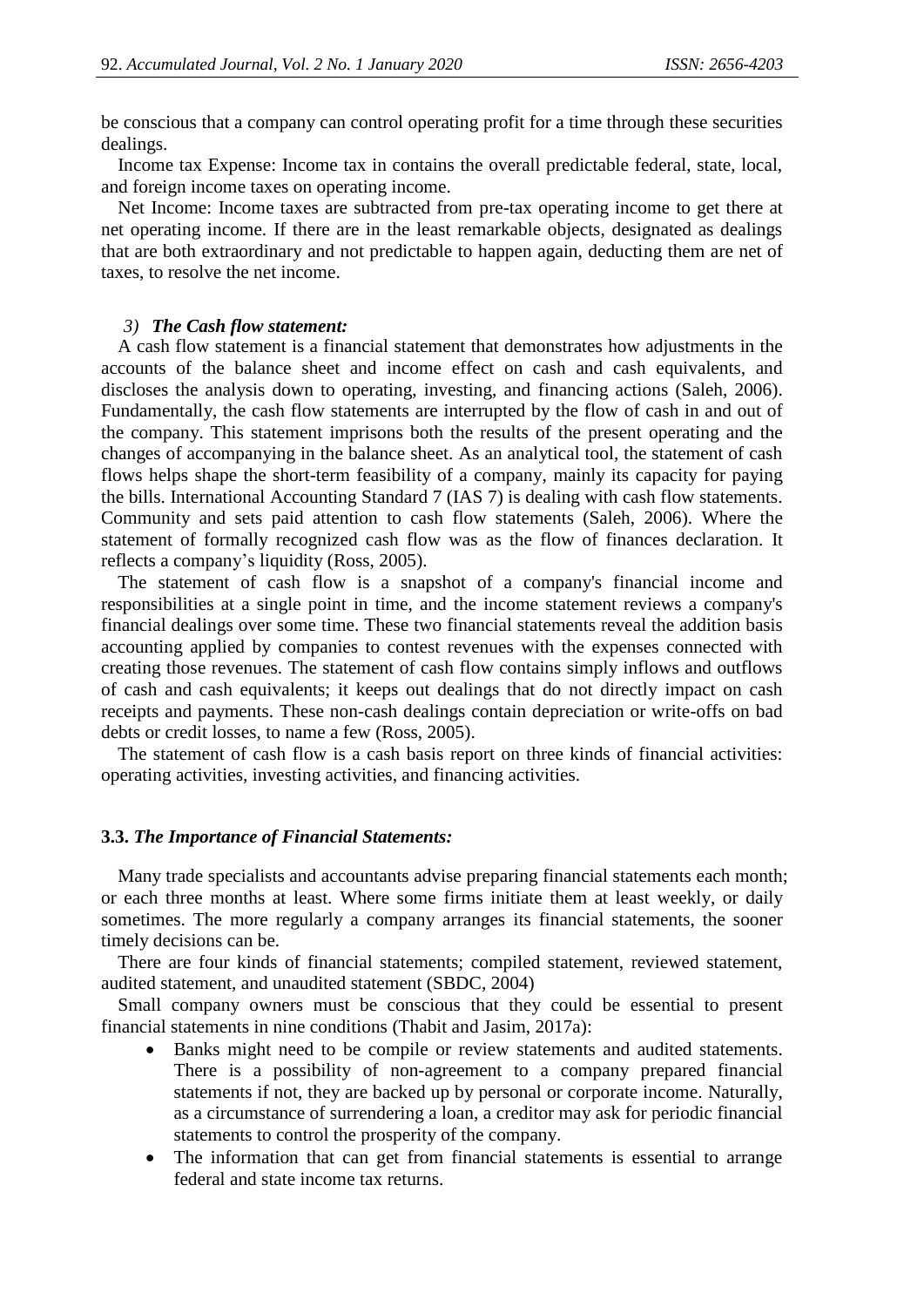- Many of the prospective buyers of a company will ask to check financial statements before they will discuss a sale price and entrust to the purchase.
- The balance sheet is crucial when maintains for losses is to insurance companies.
- Financial statements can be precious to show the nature and extension of any loss. Should proceedings occur, the need for such statements may slow down training of the case.
- The four initiated statements must be because owners or creditors require an audit procedure.
- Individual companies, forcefully detaining store, that is, owned by a little number of shareholders, are excused.
- The researchers are approving the sale of stock or other securities to the agency of a corporation or securities.
- The (SEC) requires most widely detained companies to file yearly and interim quarterly financial reports.

# **DISCUSSION**

## **PRACTICAL SECTION**

There are many steps to design the accounting system for any commercial company. Therefore, we used the Data Flow Diagram to model it where this diagram is used mainly for modeling information systems, as shown in the following:





## **Fig. 1. The Main Strategy of The Company**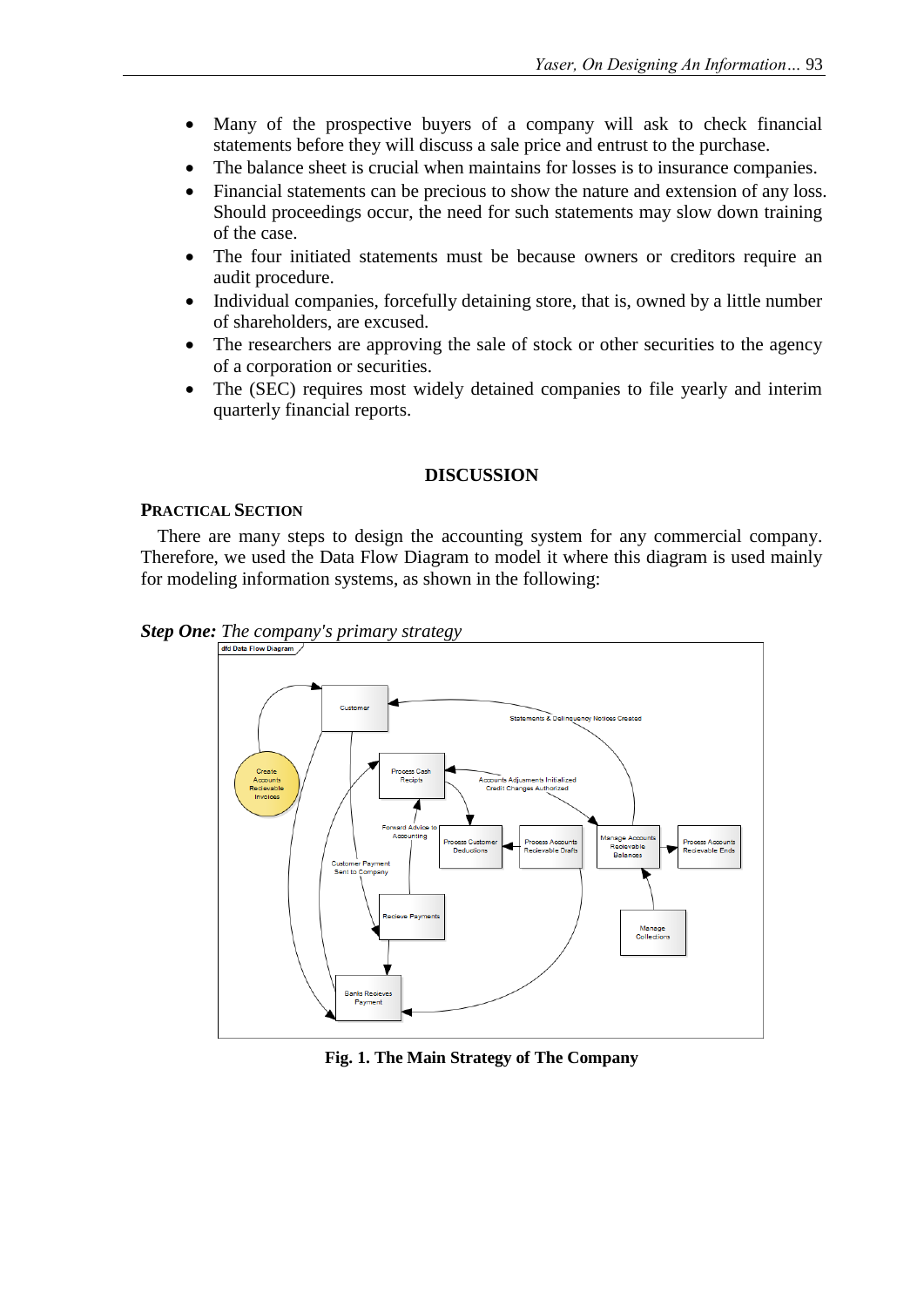



**Fig. 2. The Necessary Accounts of the Company – Part 1**



**Fig. 3. The Necessary Accounts of the Company – Part 2**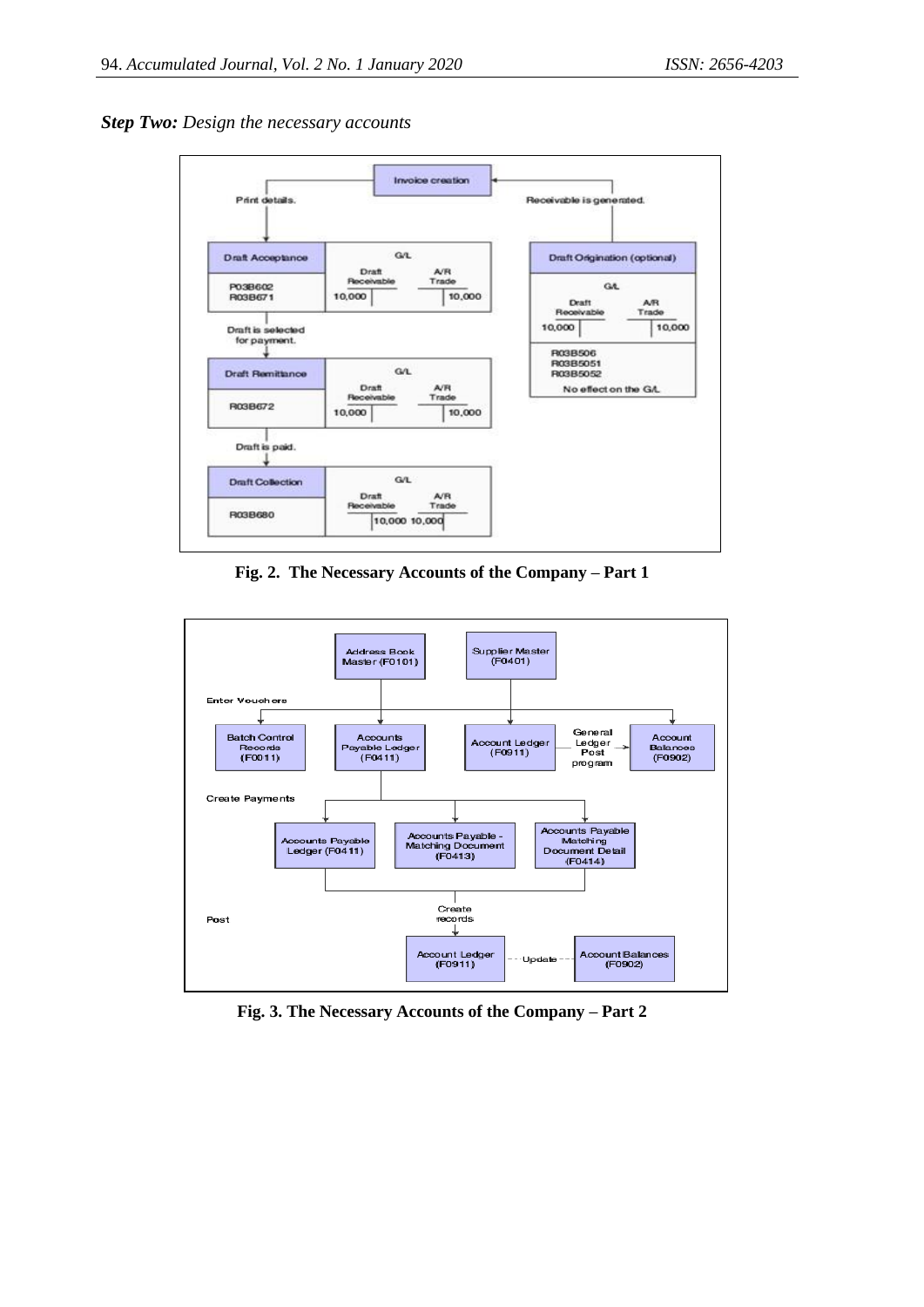

| <b>Example Company</b><br><b>Balance Sheet</b><br>December 31, 2015 |                                         |  |
|---------------------------------------------------------------------|-----------------------------------------|--|
| <b>ASSETS</b>                                                       | <b>LIABILITIES &amp; OWNER'S EQUITY</b> |  |
| <b>Current assets</b>                                               | <b>Current Liabilities</b>              |  |
| Investments                                                         | Long-term liabilities                   |  |
| Property, plant, and equipment<br>Intangible assets                 | <b>Total liabilities</b>                |  |
| Other assets                                                        | Owner's equity                          |  |
| Total assets                                                        | Total liabilities & owner's equity      |  |

**Fig. 4. The Main Statements of the Company – Part 1**

|                               | <b>Your Company</b>           |         |         |
|-------------------------------|-------------------------------|---------|---------|
|                               | <b>Income Statement</b>       |         |         |
|                               | For Year Ending Dec. 31, 2012 |         |         |
|                               |                               |         |         |
| Revenue:                      |                               |         |         |
| Gross Sales                   |                               |         | XXXX.XX |
| Less: Sales Returns/Allowance |                               |         | XXXX.XX |
|                               | <b>Net Sales</b>              |         | XXXX.XX |
|                               |                               | $-40.7$ |         |
| Cost of Goods Sold:           |                               |         |         |
|                               | Purchases                     | XXXX.XX |         |
|                               | Delivery Charges              | XXXX.XX |         |
|                               | Cost of Goods Sold            |         | XXXX.XX |
|                               | Gross Sales Profit (Loss)     |         | XXXX.XX |
| <b>Expenses:</b>              |                               |         |         |
|                               | Expense 1                     | XXXX.XX |         |
|                               | Expense 2                     | XXXX.XX |         |
|                               | Expense 3                     | XXXX.XX |         |
|                               | <b>Total Expenses:</b>        |         | XXXX.XX |
|                               | Net Operating Income:         |         | XXXX.XX |
| Other Income:                 |                               |         |         |
|                               | Income 1                      |         | XXXX.XX |
|                               | Income 2                      |         | XXXX.XX |
|                               | Income 3                      |         | XXXX.XX |
|                               | Total Other Income:           |         | XXXX.XX |
| Net Income (Loss):            |                               |         | XXXX.XX |

**Fig. 5. The Main Statements of the Company – Part 2**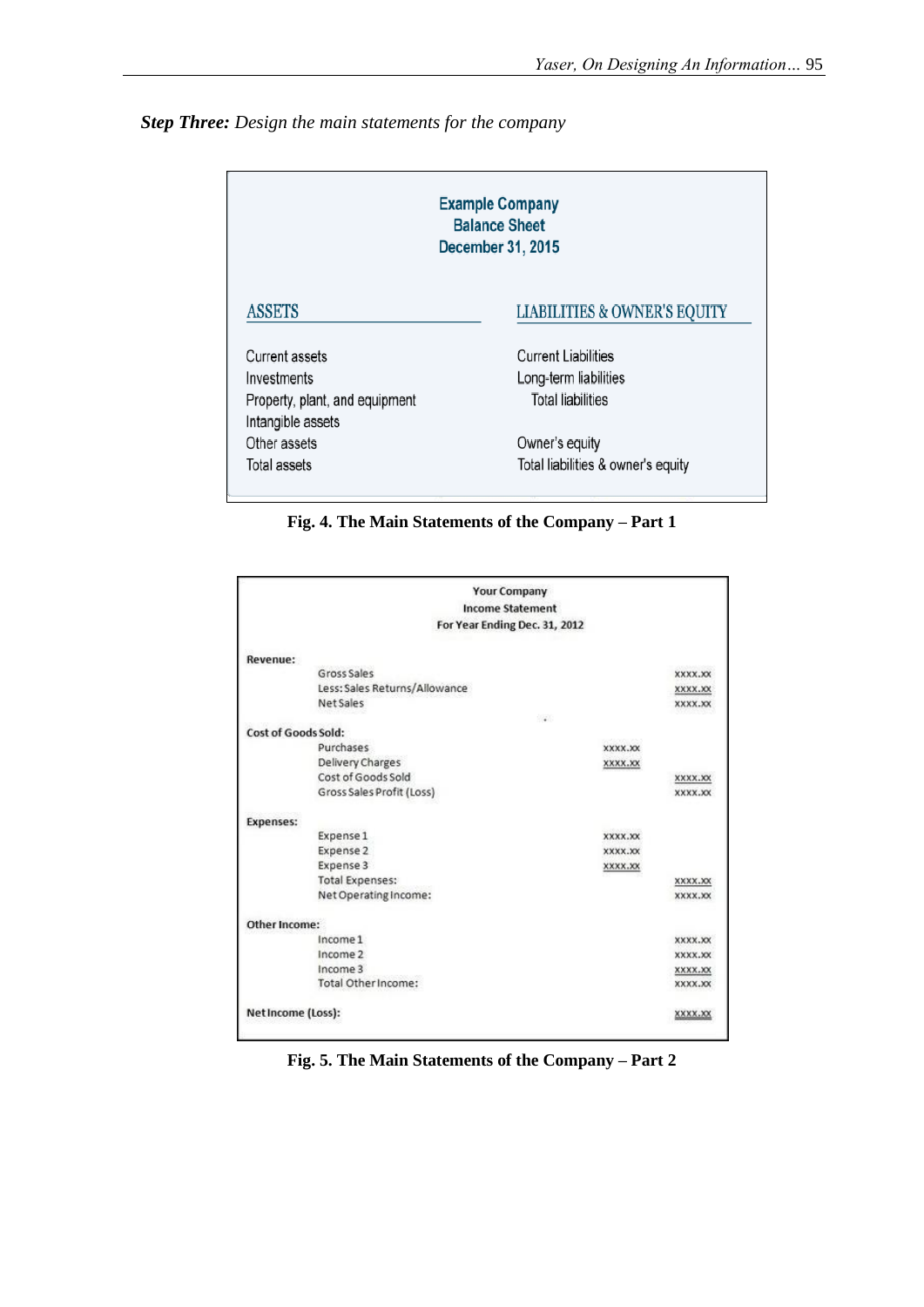



**Fig. 6. The Relation among Accounts**

# **CONCLUSIONS**

The researchers concluded many results according to this study:

- There are strong relations between the accounts of the accounting system of any company.
- The accounting system in each company differs from that company to another according to its activities.
- The accountant must have strong skills in IT to design a capable software or program for the company. So, the departments of accounting must teach students all the necessary skills and knowledge related to IT accounting.
- New departments must be available in the Iraqi universities to deal with IT accounting because the external markets are so eager to get such as these outcomes.